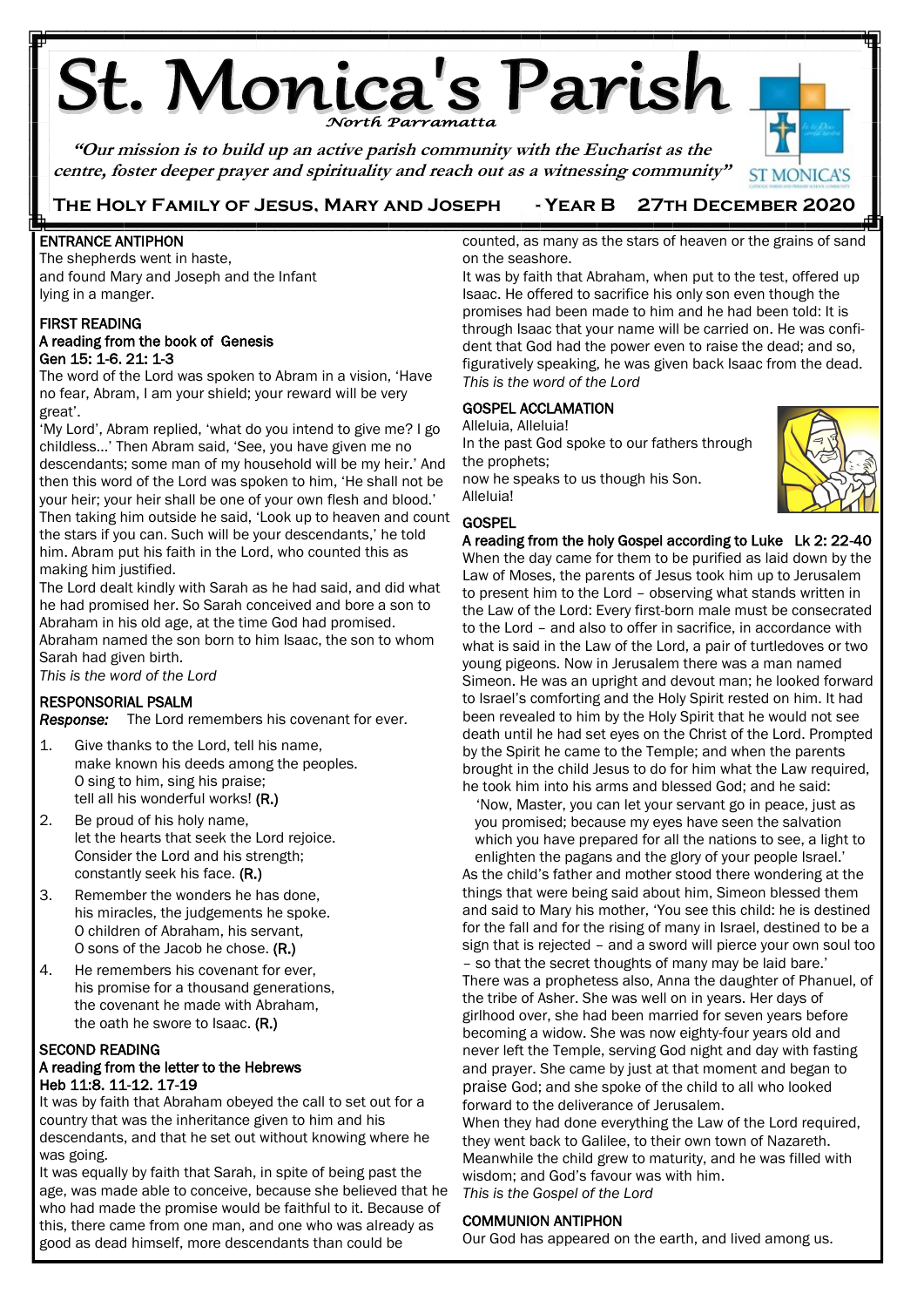# *St. Monica's Catholic Parish*

**Cnr Church Street and North Rocks Road, North Parramatta**

| SUNDAY MASSES:                                           | Saturday Vigil - 5pm; Sunday - 9am, 11.30am (Cantonese/Chinese Mass) and 6pm                     |
|----------------------------------------------------------|--------------------------------------------------------------------------------------------------|
| <b>WEEKDAY MASSES:</b>                                   | Tuesday-Friday - 9.15am                                                                          |
| <b>EXPOSITION:</b>                                       | Every Friday following 9.15am Mass until 10.45am,                                                |
| <b>RECONCILIATION:</b>                                   | Friday 10-10.30 am Saturday - 4-4.40pm or on request                                             |
| <b>MARRIAGES:</b>                                        | Please contact the Parish Priest at least 12 months prior                                        |
| <b>BAPTISMS:</b>                                         | Please contact the Parish Office for appointment with the Parish Priest. Phone: 9630-1951        |
| <b>ANOINTING OF THE SICK/</b><br>EUCHARIST AT HOME       | Please contact the Parish Office or Fr Ephraim Lam Phone: 9630-1951                              |
| <b>PARISH ADMINISTRATOR/</b><br><b>CHINESE CHAPLAIN:</b> | Fr. Ephraim Lam Phone: 9630 -1951<br>Email: shingmanlam@gmail.com                                |
| <b>POSTAL ADDRESS:</b>                                   | 8 Daking Street, North Parramatta, 2151<br>Website: http://www.stmonicanp.org.au                 |
| <b>OFFICE HOURS:</b>                                     | Tuesday-Friday 8.30am-2.30pm<br>Phone: 9630-1951 Fax: 9630-8738<br>Email: stmonicanp@bigpond.com |

*St. Monica's School*

Phone: 8832 4100 Fax: 9683-4984 Email: stmonicasnparra@parra.catholic.edu.au

# REFLECTION

# **The Liberation of Women**

In today's Gospel, Mary, having given birth, is regarded as ritually unclean. She could not take part in public worship until she was 'purified'. This involved offering up a couple of pigeons which she and Joseph had to buy.

No wonder that, at the Cleansing of the Temple, Jesus shatters the cages in which the pigeons were kept! He was angry with a Temple system which saw Mary that way, which thought of all women giving birth that way. Indeed, his whole ministry is full of instances when women breach religious and cultural taboos in his presence, because of his presence.

This Feast of the Holy Family gives us the opportunity to thank God for our mothers who, like Mary, helped fulfil God's plan for humankind by birthing us into the world.

We could pause for a moment to pray that the Church changes rules and structures which confine women in cages built from ideologies foreign to the Gospel, lest those rules become swords which pierce Mary's soul.

© Fr Michael Tate; mtate@bigpond.com

## *Pope Francis proclaims " Year of St Joseph"*

*With the Apostolic Letter "Patris Corde" ("With a Father's Heart"), Pope Francis recalls the 150th anniversary of the declaration of Saint Joseph as Patron of the Universal Church. To mark the occasion, the Holy Father has proclaimed a "Year of Saint Joseph" from, 8 December 2020, to 8 December 2021.* 



# Prayer to St. Joseph

Hail, Guardian of the Redeemer, Spouse of the Blessed Virgin Mary. To you God entrusted his only Son; in you Mary placed her trust; with you Christ became man.

Blessed Joseph, to us too, show yourself a father and guide us in the path of life. Obtain for us grace, mercy, and courage, and defend us from every evil.

#### FEAST DAYS & **COMMEMORATIONS**

December 28, THE HOLY INNOCENTS, MARTYRS January 01, MARY, THE HOLY MOTHER OF GOD. Octave of the Nativity of the Lord January 02, Sts Basil the Great & Gregory Nazianzen

#### PLEASE REMEMBER TO PRAY FOR THOSE OF OUR PARISH FAMILY WHO ARE SICK. **ESPECIALLY**

Paul Chiu, John Rodrigues, Dave & Fan Lin Wilson. Francis Lee, Jerry A, Michelle Barnes, Levi Bell, Grace Boitano, Gesualda Borg, Monica Teresa & Fernanda Carigliano, Veronica Coorey. Antoinette Coorey, Margaret Dorahy, Heidi Ellich, Josie Estera, Philippe Kalife, Tim Kelly, Mary Korunic, Lillian Leigh, Monique Malouf, Tina de Larrazabal, Rosa Santos, Maria Itang Tagle, Llave Family, Sheila Watts, Gloria Cherote,

MASS INTENTIONS

Amen.